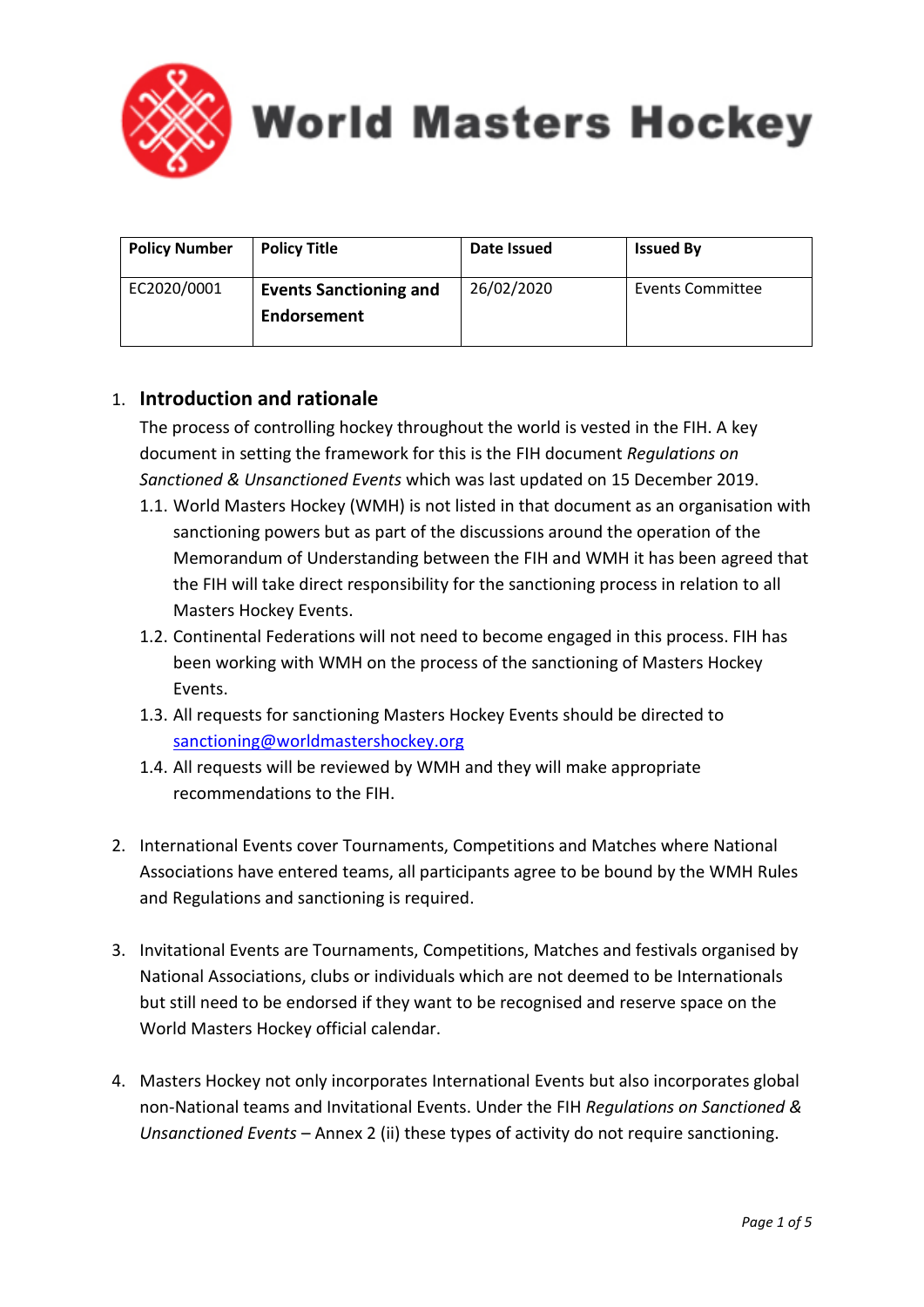- 4.1. The FIH and WMH recognise that National Associations, their clubs and individuals are keen to organise Events for Masters age groups throughout the year.
- 4.2. WMH want to actively promote and encourage the development of Masters Hockey throughout the world.
- 4.3. The Masters Hockey calendar is already quite full. Both the FIH and WMH agree there is a need to ensure that this activity is appropriately managed, publicised and administered and that date clashes need to be avoided where at all possible.
- 4.4. Together, the FIH and WMH have designed a sanctioning and endorsement process to allow Invitational Events to be endorsed. An endorsed Event will be able to use the WMH logo for promotional purposes and WMH would actively support and promote such an Invitational Event.
- 5. The FIH and WMH see the World Cup as the pinnacle Event and recognise Continental Championships as flagship Events.
	- 5.1. WMH is happy to work with Event organisors on developing their Event but will not recommend that FIH sanction an Event if it believes that it would have a negative impact on a World Cup or Continental Championship.
	- 5.2. WMH will not endorse any Invitational Event if it believes that it would have a negative impact on an Event referred to in 5.1. In fact WMH will recommend to the FIH that any such Event is designated as an unsanctioned Event.
	- 5.3. Any Event which has more than 4 NAs and/or 24 matches and does not comply with WMH Policies and Regulations is unlikely to be approved or endorsed.
- 6. The WMH Strategy document identifies five levels of Events. The sanctioning and endorsement process identifies sub levels within each level. WMH has created *Sanctioning and Endorsement Levels*, explaining how Events will be categorised.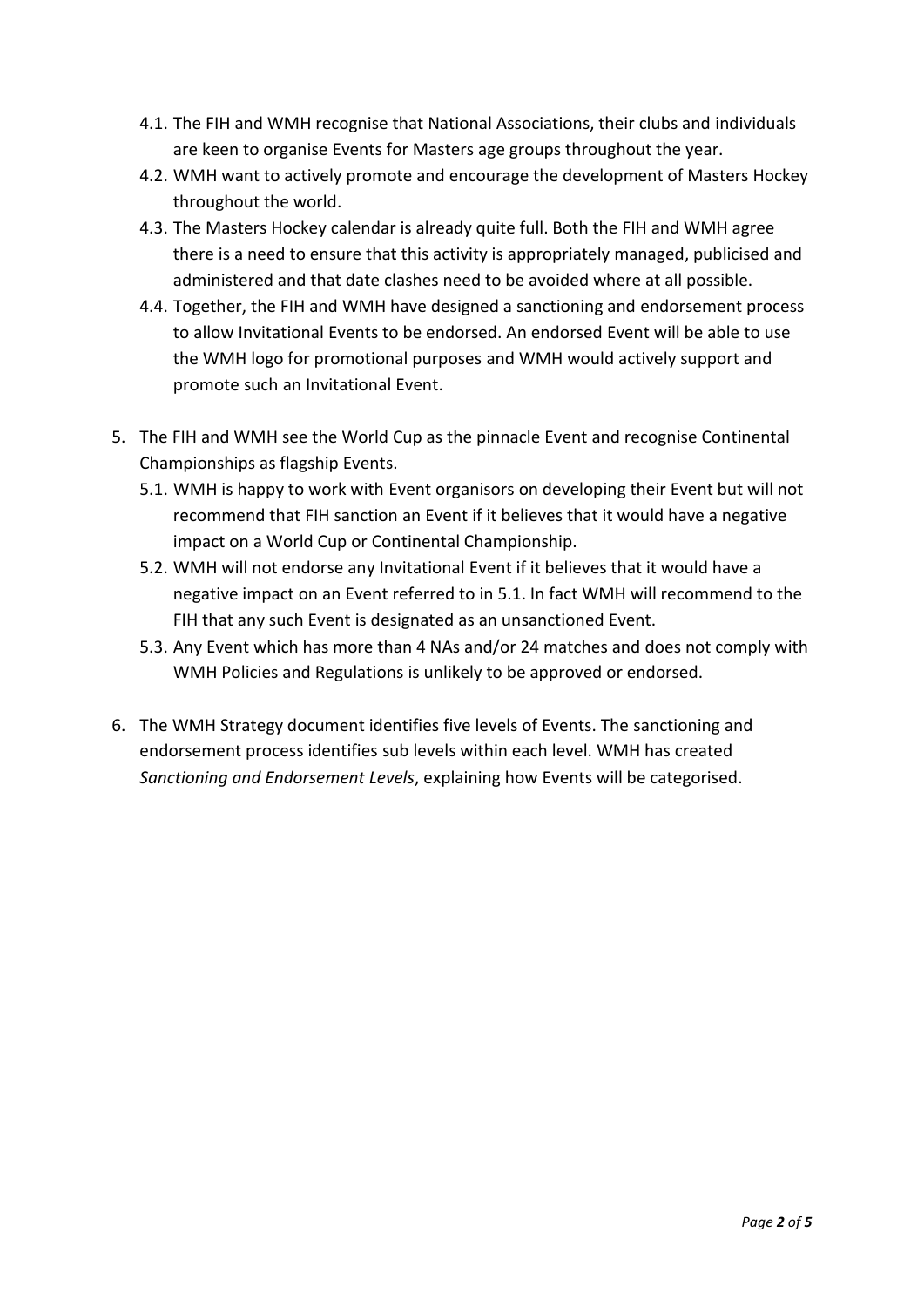|           | <b>Nature of Event</b>                                              | <b>Status</b> | <b>Description</b>                                                                                                                                           | Approval      | <b>Sanctioning</b>             | <b>Conditions</b>                                            | Promotion                                                                      |
|-----------|---------------------------------------------------------------------|---------------|--------------------------------------------------------------------------------------------------------------------------------------------------------------|---------------|--------------------------------|--------------------------------------------------------------|--------------------------------------------------------------------------------|
| Level 1   | <b>World Cup</b>                                                    | International | <b>National Association entered</b><br>International teams (or in the future<br>possibly club) competitions run<br>through WMH.                              | <b>WMH EB</b> | <b>WMH EC to FIH</b>           | <b>Full WMH Rules</b><br><b>Code of Conduct</b><br>TMS/TD    | <b>WMH Website</b><br><b>HNOC Website</b><br>Social media for all<br>promotion |
| Level 2   | Continental<br>Championships/<br>Competitions                       | International | <b>National Association entered</b><br>International teams (or in the future<br>possibly club) competitions run<br>through WMH.                              | <b>WMH EB</b> | WMH EC to FIH                  | <b>Full WMH Rules</b><br><b>Code of Conduct</b><br>TMS/TD    | <b>WMH Website</b><br><b>HNOC Website</b><br>Social media for all<br>promotion |
| Level 3.1 | Seeding event                                                       | International | Championship trophy type event with                                                                                                                          | WMH EB        | WMH EC to FIH                  | <b>Full WMH Rules</b>                                        | <b>WMH Website</b>                                                             |
|           | across CFs                                                          |               | additional seeding points available                                                                                                                          |               |                                | Code of Conduct<br>TMS/TD                                    | <b>HNOC Website</b>                                                            |
| Level 3.2 | Seeding event<br>within CF                                          | International | A group of NAs wish to organise a<br>Tournament or Competition and want<br>seeding points to be allocated.<br>E.g. 4 Nations, Trans Tasman, Pan-<br>American | WMH EC        | Organising NA to<br><b>WMH</b> | <b>Full WMH Rules</b><br>Code of Conduct<br>TMS/TD           | <b>WMH Website</b><br><b>HNOC Website</b>                                      |
|           |                                                                     |               |                                                                                                                                                              |               |                                |                                                              |                                                                                |
| Level 3.3 | <b>Spirit of Masters</b><br><b>Tournament Trophy</b><br>replacement | Invitational  | Non national teams such as LX,<br>Alliance, Southern Cross. Potentially<br>could be B National teams                                                         | <b>WMH EC</b> | WMH EC or NA to<br><b>WMH</b>  | <b>Adapted WMH Rules</b><br><b>Code of Conduct</b><br>TMS/TD | <b>WMH Website</b><br><b>HNOC Website</b>                                      |
| Level 3.4 | Non-seeding event<br>across CFs                                     | International | Championship trophy type event with<br>no seeding points                                                                                                     | <b>WMH EC</b> | WMH EC to FIH                  | <b>Adapted WMH Rules</b><br><b>Code of Conduct</b><br>TMS/TD | <b>WMH Website</b><br><b>HNOC Website</b>                                      |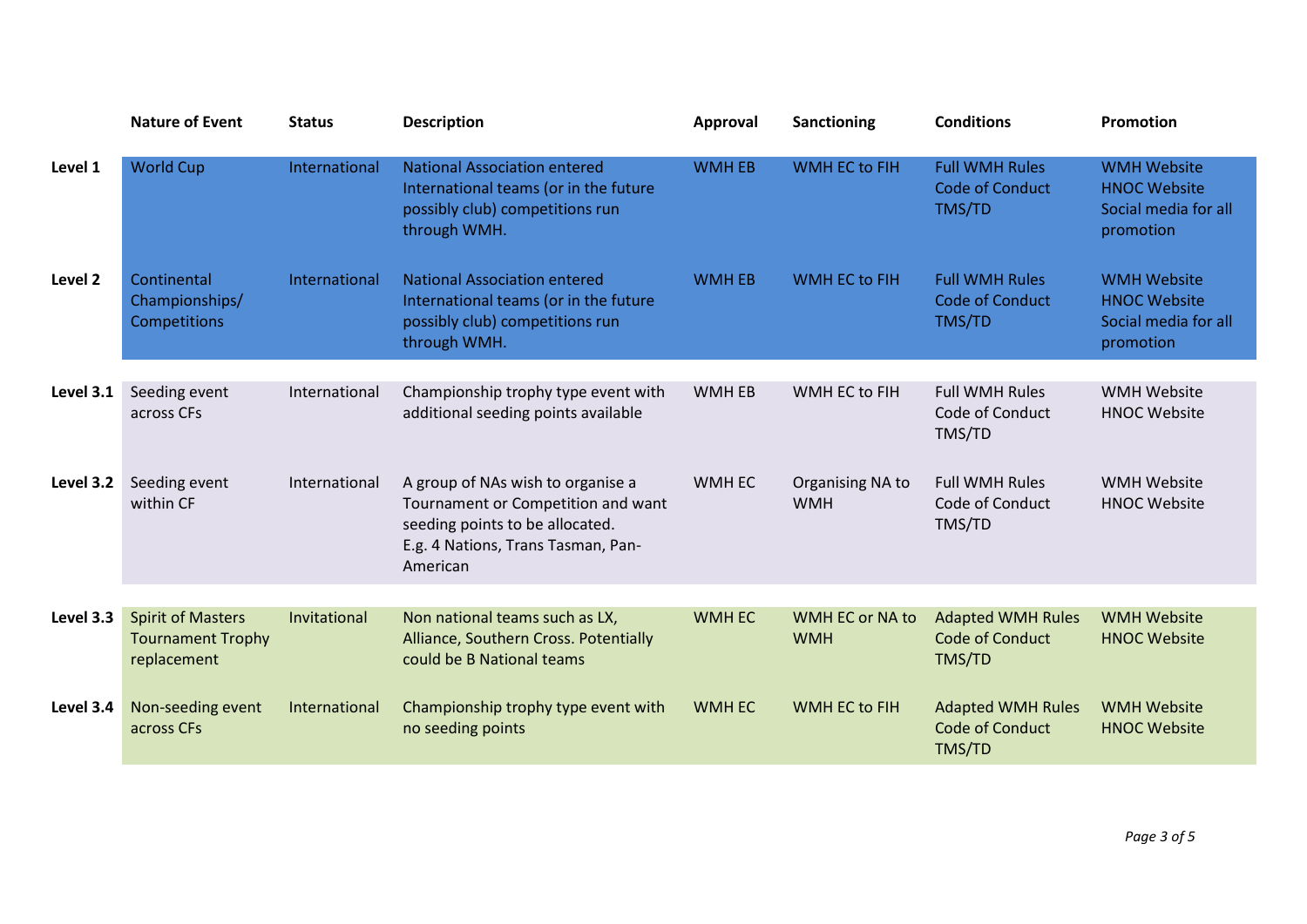|           | <b>Nature of Event</b>                         | <b>Status</b>                  | <b>Description</b>                                                                                                               | Approval                          | Sanctioning                    | <b>Conditions</b>                                                                              | Promotion                                       |
|-----------|------------------------------------------------|--------------------------------|----------------------------------------------------------------------------------------------------------------------------------|-----------------------------------|--------------------------------|------------------------------------------------------------------------------------------------|-------------------------------------------------|
| Level 3.5 | Non-seeding event<br>within CF                 | International                  | A group of NAs wish to organise a<br>Tournament or Competition with no<br>seeding points.<br>E.g. Celtic Cup                     | WMH EC                            | Organising NA to<br><b>WMH</b> | <b>Adapted WMH Rules</b><br>Code of Conduct<br>TMS/TD                                          | <b>WMH Website</b><br><b>HNOC Website</b>       |
| Level 3.6 | International<br><b>Friendlies</b>             | International/<br>Invitational | Where two or three National<br>Associations want to play against each<br>other and want to treat these as full<br>internationals | <b>WMH EC</b>                     | Organising NA to<br><b>WMH</b> | <b>Adapted WMH Rules</b><br>Code of Conduct<br>TMS/TD                                          | <b>WMH Website</b><br><b>HNOC Website</b>       |
| Level 3.7 | <b>B</b> Internationals                        | International/                 | -22                                                                                                                              | <b>WMH EC</b>                     | <b>Organising NA to</b>        | <b>Adapted WMH Rules</b>                                                                       | <b>HNOC Website</b>                             |
|           |                                                | Invitational                   |                                                                                                                                  |                                   | <b>WMH</b>                     | <b>Code of Conduct</b><br>TMS/TD                                                               |                                                 |
| Level 4.1 | <b>Global Tournament</b>                       | Invitational                   | Festival of hockey incorporating teams                                                                                           | Will                              | N/A                            | Normal rules of                                                                                | <b>WMH Website</b>                              |
|           | with full matches                              |                                | from around the world where the<br>organisors want acceptance from<br><b>WMH</b>                                                 | endorse if<br>appropriate         |                                | hockey to apply<br>Disciplinary issues<br>must be reported to<br><b>WMH</b>                    | <b>Organisors Website</b>                       |
| Level 4.2 | Continental<br>Tournament with<br>full matches | Invitational                   | Festival of hockey incorporating teams<br>from within a CF where the organisors<br>want acceptance from WMH                      | Will<br>endorse if<br>appropriate | N/A                            | Normal rules of<br>hockey to apply<br>Disciplinary issues<br>must be reported to<br><b>WMH</b> | <b>WMH Website</b><br><b>Organisors Website</b> |